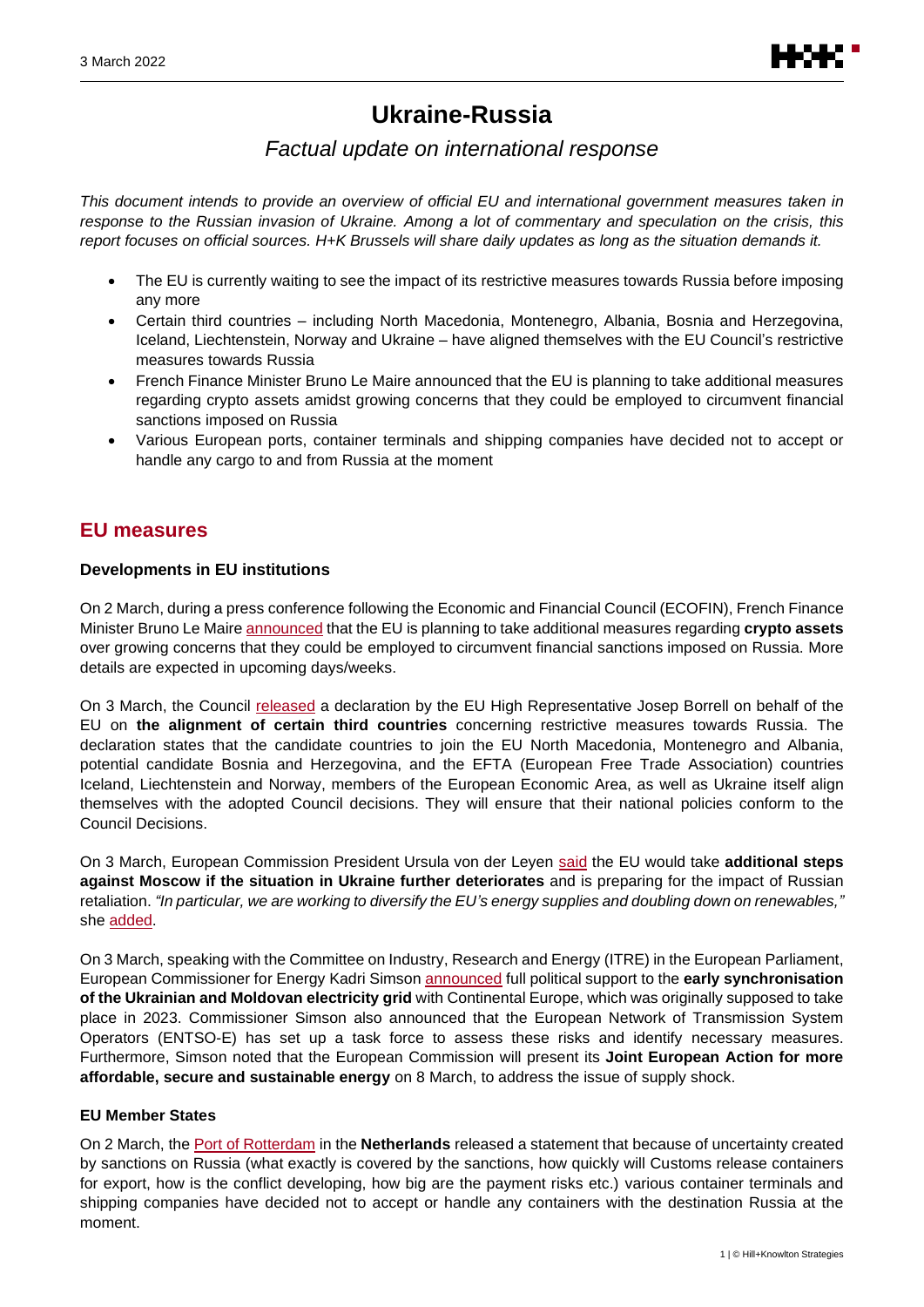

The [Port of Hamburg](https://www.hafen-hamburg.de/en/press/news/port-of-hamburg-implements-sanctions/) in **Germany** made a similar statement on 3 March, noting some terminals and shipping companies are not handling containers to and from Russia.

On 28 February, alongside announcing the EU ban on Russian aircrafts in the EU airspace, **Spain** [said](https://www.mitma.gob.es/el-ministerio/sala-de-prensa/noticias/lun-28022022-0827) that they had submitted a proposal to the EU to propose similar measures for maritime transport. While the European Parliament (EP) made a similar call in their [resolution against Russian aggression,](https://www.europarl.europa.eu/doceo/document/TA-9-2022-03-01_EN.html) the EP resolution is nonbinding and there have not yet been any additional sanctions announced that cover maritime transport.

On 3 March, **France** [announced](https://presse.economie.gouv.fr/03-03-2022-saisie-du-yacht-amore-vero/) that it had seized the yacht belonging to Igor Setchine, director of Rosneft, for his links to the Putin regime.

On 3 March, the Prime Minister of **Poland**, Mateusz Morawiecki, described the exemption of Sberbank and Gazprombank from EU sanctions as ["unacceptable.](https://twitter.com/MorawieckiM/status/1499131916460736512)" He said that Poland demands sanctions to fully encompass all Russian entities via which the war is financed.

Thirty-nine countries, including all twenty-seven member states of the EU, have [called](https://www.icc-cpi.int/Pages/item.aspx?name=2022-prosecutor-statement-referrals-ukraine) on the International Criminal Court (ICC) to investigate alleged Russian war crimes in Ukraine. The ICC confirmed on 28 February that an investigation had begun.

**Estonia** [confirmed](https://www.valitsus.ee/uudised/valitsus-toetab-ukrainale-kiire-ja-selge-eliga-liitumise-perspektiivi-andmist) on 3 March that they too will support EU accession status for Ukraine. The government also [decreed](https://www.valitsus.ee/uudised/valitsus-keelas-venemaa-ja-valgevene-relvajoudude-voi-relvastatud-uksuste-abistamise) that no Estonians would be permitted to participate in the armed forces of Belarus or Russia. Estonia is home to a large minority of ethnic Russian speakers.

The **Swedish** government has on 2 March [urged](https://www.regeringen.se/artiklar/2022/03/regeringen-uppmanar-svenska-larosaten-och-forskningsfinansiarer-att-avbryta-samarbeten-med-statliga-institutioner-i-ryssland-och-belarus/) Swedish universities and research funders to suspend collaborations with government institutions in Russia and Belarus and has [announced](https://www.regeringen.se/artiklar/2022/03/sverige-stottar-ukraina-med-sjukvardsmateriel/) that it would be sending medical supplies to Ukraine.

On 2 March, **Sweden** and **Finland** have taken part in a [joint military training operation](https://www.government.se/press-releases/2022/03/minister-for-defence-visited-joint-swedish-finnish-preparedness-exercise-in-the-baltic-sea/) in light of recent Russian aggression. Meanwhile, the President of Finland, Sauli Niinistö, has on 3 March [called](https://www.presidentti.fi/tiedote/tasavallan-presidentin-lausunto-kun-muutos-on-rajua-paan-on-pysyttava-kylmana/) on Finns to "keep a cool head" with regard to the country's changing security situation resulting from the war in Ukraine.

In a video address to the nation on 2 March, **French** President, Emmanuel Macron [announced](https://www.youtube.com/watch?v=UKZOs98-21w) that he would gather the EU heads of state and government in Versailles on 10 and 11 March to discuss building a real "European defence." In the same speech he denounced Russian President Putin for choosing war.

# **International measures**

# **NATO**

On 2 March, NATO Secretary-General Jens Stoltenberg and Prime Minister of Iceland Katrín Jakobsdóttir [met](https://www.nato.int/cps/en/natohq/news_192580.htm?selectedLocale=en) in Brussels in support of Ukraine. Both leaders expressed willingness to support efforts of Western allies to enhance pressure on Moscow by imposing sanctions.

On 2 March, NATO also [activated](https://www.nato.int/cps/en/natohq/news_192695.htm?selectedLocale=en) the NATO Response Force for the first time in its history by deploying 5,000 French troops in Romania to reinforce the defence posture of the alliance in Eastern Europe. Stoltenberg welcomed the deployment and said *"our commitment to Article 5, our collective defence clause, is iron-clad. We will protect and defend every inch of NATO territory."*

#### **United Kingdom**

On 1 and 2 March, the UK introduced a list of measures against Russia that include an export, supply and transfer ban on critical technology to Russia. The ban also includes the provision of technical, financial and brokering services related to critical technology.

The UK further imposed restrictions on export, supply and transfer of dual-use technology that can benefit Russian military, as well as sanctions on purchasing securities or financial assets in Russia, granting or entering business dealings with the designated individuals and entities [\(here](https://www.gov.uk/government/publications/notice-to-exporters-202204-introduction-of-new-sanctions-against-russia/nte-202204-introduction-of-new-sanctions-against-russia) and [here\)](https://www.legislation.gov.uk/uksi/2022/195/contents/made).

Russian shipping in UK waters was also restricted on [1 March,](https://www.legislation.gov.uk/uksi/2022/203/made) prohibiting all Russian ships and other ships specified by the Secretary of State from entering UK ports, except for in the case of emergency. This includes ships owned, controlled, chartered or operated by a person/entity "connected with Russia."